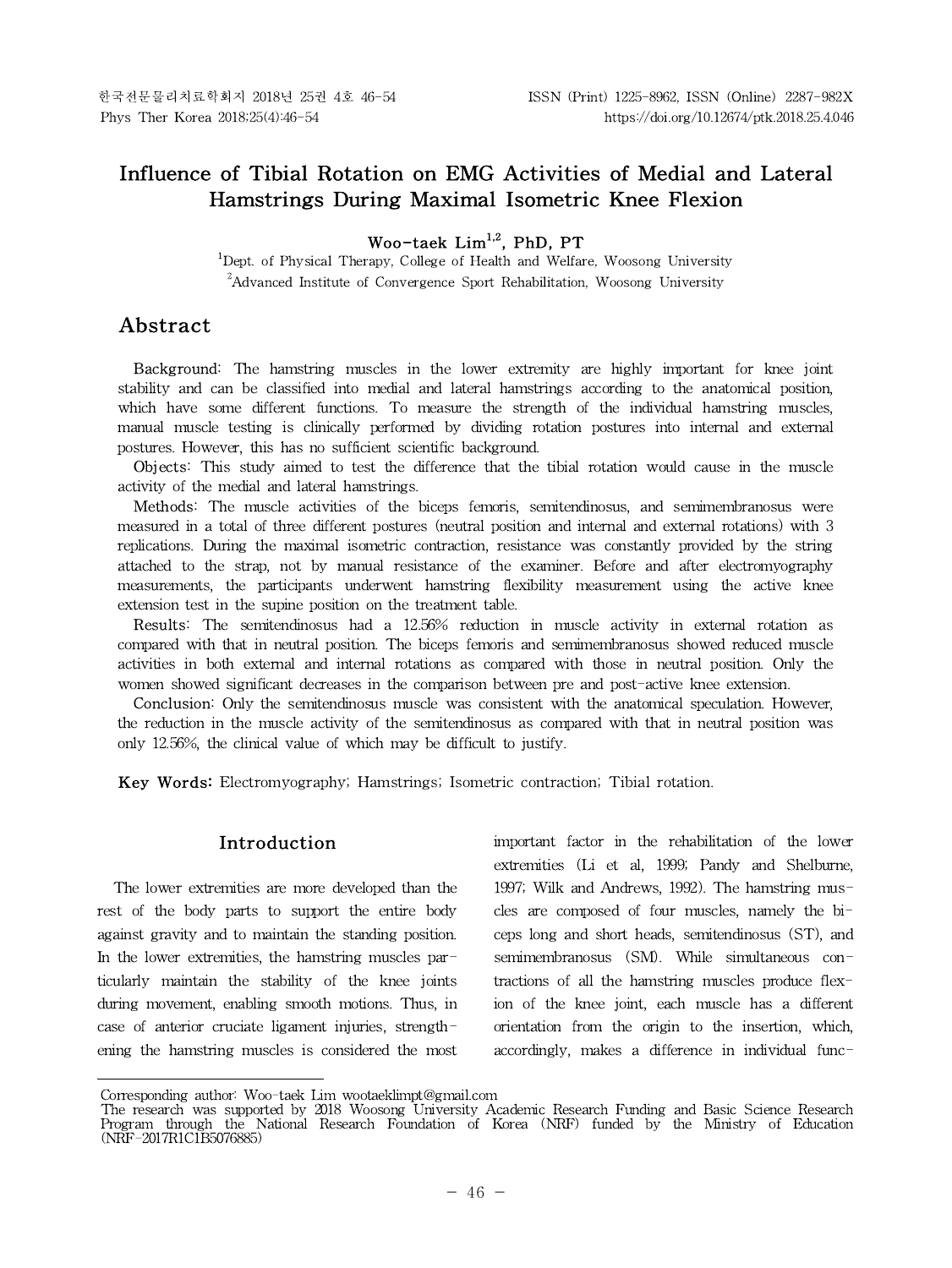tions (Lewek et al, 2004; Lynn and Costigan, 2009). In detail, the hamstring muscles are largely divided into the medial hamstring (MH) and lateral hamstring (LH) based on the anatomical location. The biceps femoris originates from the ischial tuberosity and inserts in the lateral side of the head of the fibula, whereas the ST and SM originate from the ischial tuberosity surface and attached to the medial tibia and medial tibial condyle, respectively. Owing to the attached site, the biceps femoris rotates laterally during flexion of the knee joint, while the ST and SM medially rotate on the femur.

To configure clinical rehabilitation programs appropriate for individual patients, the extent of the injury and the resulting muscle strength deficits must be accurately assessed. Currently, muscle strength is measured in various ways, using a wide range of measuring devices, from specialized devices such as Biodex, which has high validity and reliability for measurement, to portable devices such as a handheld dynamometer. However, manual muscle testing (MMT), in which therapists manually apply resistance for measurement, is used widely in clinical practices owing to its convenience for measurement and affordability. MMT is a highly valuable method that can easily measure the force generated in the contractile unit of the muscle. It has been in use since the early 1900 and is now widely applied in clinical practice (Martin and Lovett, 1915). In general, in MMT, measurements are performed in a single posture predetermined for each muscle, except for the hamstring muscles, which are sometimes measured in external or internal rotation owing to their anatomical characteristics.

For MMT measurement, many clinicians include Daniels and Worthingham's Muscle Testing and Muscles: Testing and Function, with Posture and Pain (Avers and Brown, 2018; Kendall et al, 2005). For measurement of the biceps femoris, the authors described that the knee joint needs to be externally rotated so that the toes face outside while bending the knee  $\leq 90^\circ$ , and then, the subject should induce contraction of the LH to isolate it with downward resistance in inward directions. At this point, the biceps femoris must be maintained with the foot ends facing outward during knee flexion. By contrast, the ST and SM are measured while applying downward resistance in outward directions after internal rotation of the knee joint. Although the two references are widely used in clinical practice and cited in many papers, they do not describe the scientific evidence for these measurements. Wide clinical use cannot be used as a logical basis. In other words, whether different amounts of muscle activity are actually generated in the MH and LH according to tibial rotation must be quantitatively measured. The present study aimed to investigate if the medial and lateral compartments of the hamstring muscles have differences in quantitative contractions in tibial torsion, for which an electromyography device was used.

# **Methods**

# **Subjects**

Thirty-five young and healthy college students participated in the study (Table 1). They had no injury or disease in the hip and knee joints and were given a full explanation about the study. They provided informed consent prior to participation in the study. This study was approved and monitored by the Institutional Review Board of Woosong University (approval number: 1041549-180419-SB-59).

#### **Instrumentation**

Surface electromyography (EMG) signal was collected using a Trigono™ Wireless EMG system (Delsys Inc., Boston, MA, USA). The EMG data were collected from the selected Hamstrings. Delsys EMGworks® Acquisition and Analysis software was used for the analysis. The raw EMG signals were sampled 2,000 Hz and were processed into a root mean square with a window of 125 ms. A band pass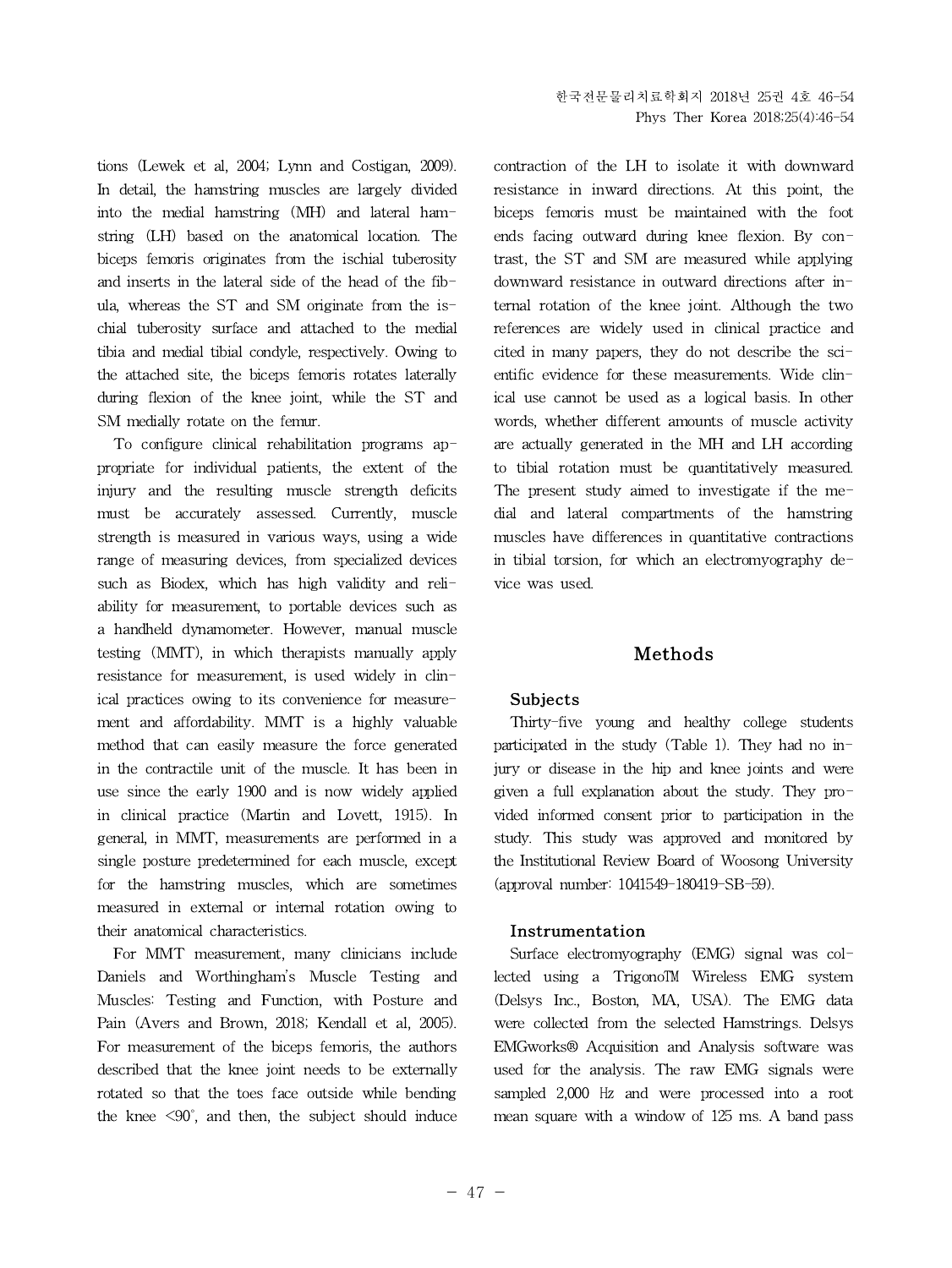**Table 1.** Subjects characteristics and changes in hamstring flexibility (N=35)

|                           | Male $(n_1=19)$        | Female $(n_2=16)$ |
|---------------------------|------------------------|-------------------|
| Age $(y)$                 | $22.0 \pm 2.6^{\circ}$ | $21.1 \pm 1.1$    |
| Height $(cm)$             | $174.3 \pm 5.5$        | $160.8 \pm 5.7$   |
| Weight (kg)               | $72.7 \pm 13.3$        | $55.2 \pm 7.5$    |
| $Pre-AKE^b$ ( $\degree$ ) | $39.7 \pm 13.6$        | $36.6 \pm 10.5$   |
| Post-AKE $(°)$            | $39.1 \pm 11.6$        | $31.3 \pm 8.9$    |

 $\alpha$ <sup>a</sup>mean±standard deviation,  $\alpha$ <sup>b</sup>active knee extension.

fileter of 20-450 Hz was used together with notch filters at 60 Hz.

#### **Procedure**

The participants comfortably lied down in the prone position on the treatment table and bent the knee joint to 60˚ (Albertus-Kajee et al, 2011; Fauth et al, 2010; Onishi et al, 2002). The pelvis and contralateral lower extremity were fastened to the table with a belt. As for the long head of biceps femoris (BF), the electrodes of the EMG sensor were placed at 50% on the line between the ischial tuberosity and the lateral epicondyle of the tibia. For the ST, the electrodes must be placed 50% on the line between the ischial tuberosity and medial epicondyle of the tibia. For the SM, the electrodes were attached laterally to the ST tendon in the apex of the "V" between ST tendon and the biceps femoris. Sensor was placed in accordance with SENIAM (surface EMG for non-invasive assessment of muscles) guidelines and the text book of Anatomical guide for the electromyopgapher (Perotto, 2011). Before EMG attachment, the skin was fully shaved. During measurement of the maximal isometric contraction of the hamstring muscles, resistance was constantly provided by the string attached to the strap, not by manual resistance of the examiner. One end of the strap was tied at 3 cm below the lateral malleolus, and the other end was tied to a fixed post to prevent movement during contraction. The string connected to the strap was made perpendicular to the ankle. The three measurement postures were neutral position and internal and external rotations. Each subject was measured in a random order of the postures. The value measured in neutral position was set as the maximum voluntary isometric contraction (MVIC), and values obtained in internal and external rotations were calculated as the %MVIC relative to that in neutral position. In flexion, the subjects were instructed to maximally contract the leg after internal or external rotation, in which resistance was applied in the opposite direction to the contraction. The MVIC was measured 3 times per posture (5 sec/time, 15 sec in total), and the mean value was used. Before and after the EMG measurements, the participants were also subjected to the hamstring flexibility measurement in the supine position on the treatment table using the active knee extension test (AKE). The AKE defined by the longitudinal axes of the tibia and femur was recorded at maximal knee extension and was subtracted from 180˚.

# **Data Analyses**

All the statistical analyses were performed using IBM SPSS Statistics ver. 23 experimental data (IBM Corp., Armonk, NY, USA). One-sample t-test was performed to test the difference in %MVIC depending on the tibial torsion within individual muscles (internal or external rotation), and the Bonferroni correction was applied. Pre- and post-AKE were compared using the paired sample t-test. Statistical significance was set at p values of  $\leq 0.025$ . All the results were expressed as mean  $±$  standard deviation.

# **Results**

When the %MVIC of the hamstring muscles in the knee joint was examined during rotation in comparison with that in neutral position, statistically significant differences were found in the BF and ST, but not in the SM. First, the BF showed a significant decrease in %MVIC in both external (p=.006)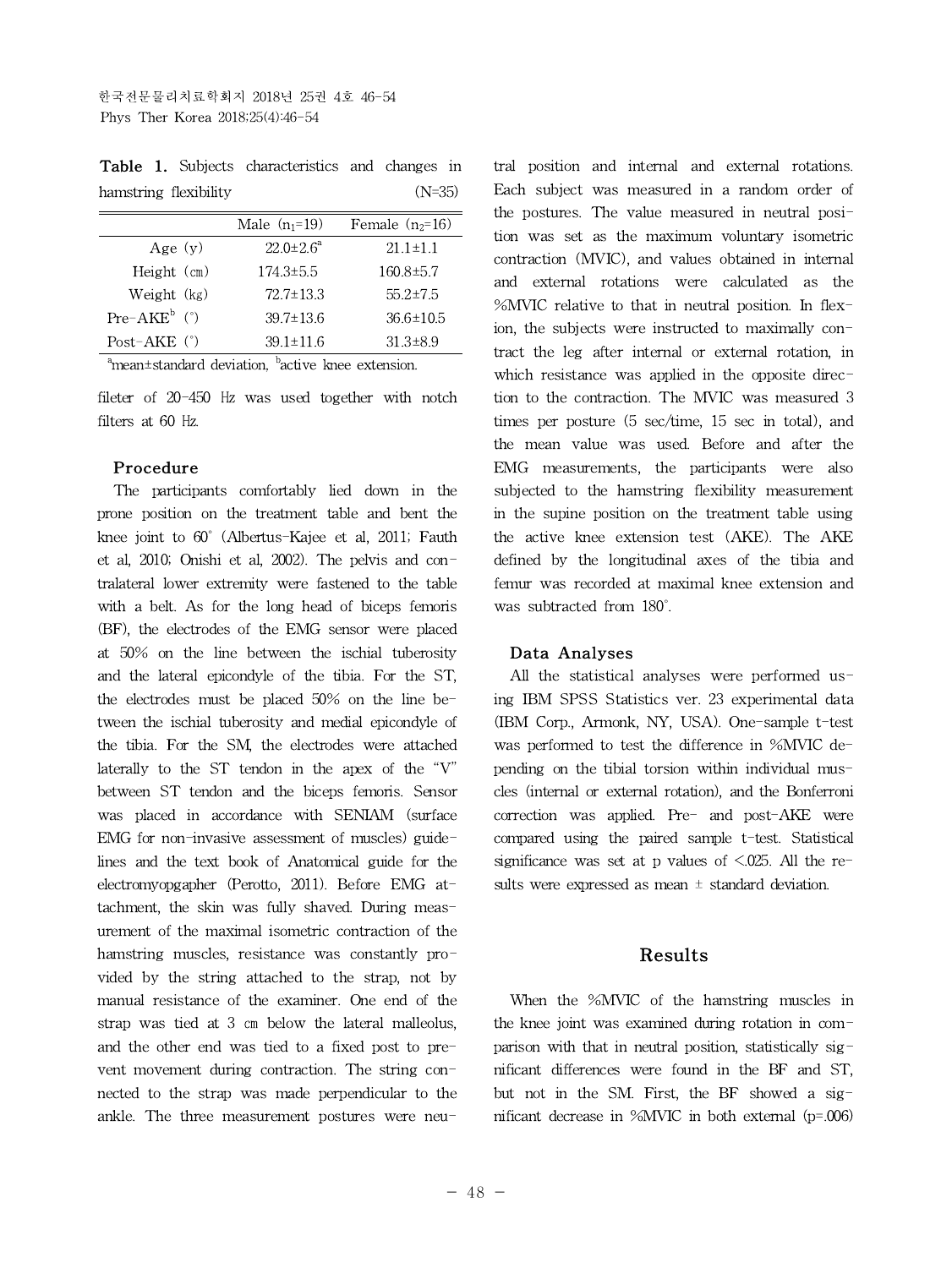|  |  | <b>Table 2.</b> Changes in %MVIC of medial and lateral hamstrings at external and internal rotation |  |
|--|--|-----------------------------------------------------------------------------------------------------|--|
|--|--|-----------------------------------------------------------------------------------------------------|--|

|                   | Biceps femoris                  | Semitendinosus     | Semimembranosus     |
|-------------------|---------------------------------|--------------------|---------------------|
| External rotation | $92.13 \pm 15.84$ <sup>a*</sup> | 87.44±17.47*       | $91.81 \pm 18.20^*$ |
| Internal rotation | $88.94 \pm 14.85$ <sup>*</sup>  | $106.77 \pm 18.06$ | 95.86±16.58         |

 $a<sup>a</sup>$ mean±standard deviation, \*significant different compared with neutral position (p<.025).

and internal rotations  $(p<.001)$  as compared with that measured in neutral position, with greater MVIC reduction in internal rotation (Table 2). Second, the ST showed a significant reduction in %MVIC measured in external rotation  $(p<.001)$  in comparison with that in neutral position, while the %MVIC measured in internal rotation had no significant difference (p=.033). Increased %MVIC value in internal rotation was only observed in the ST. Finally, the SM had decreased %MVIC measured both in internal and external rotations in comparison with that in neutral position, but the difference was statistically significant in internal rotation (p=.012). Only the women showed significant decreases (p=.020) in the comparison between pre and post-AKE (Table 1).

#### **Discussion**

As the lower extremities must continuously perform high-intensity activities during movement and tolerate resistance against strain, they often sustain injuries due to overload or overuse. The hamstrings maintain stability by controlling the movements of the lower extremities during eccentric contraction. In addition, it plays a role in shock absorption during high-intensity exercise, thereby relieving shock transmission to the trunk (LaStayo et al, 2003; Roberts and Azizi, 2010). The hamstring muscles have already been studied extensively owing to their importance. Despite the anatomical difference between the muscles, only few studies have examined the performance of individual muscles. This study examined how the muscle activities of the medial and lateral hamstrings change in external and internal rotations in comparison with the changes in the neutral position.

Theoretically, the medial compartment of the ham-

string should have a higher muscle activity in internal rotation than in external rotation. This also applies to the lateral compartment of the hamstring. However, the present study found that the anatomical characteristics of the muscles except the ST were not consistent with the corresponding prediction of their muscle activities. As for the ST, which showed similar results with the theoretical prediction, the ST and SM, a medial compartment, showed a reduction in muscle activity of  $12.56\%$  in external rotation as compared with that in neutral position. However, it was not statistically significant in internal rotation as compared with that in neutral position. Unexpectedly, the BF had reduced muscle activities both in external and internal rotations relative to the neutral position. As for the difference between the two muscles, the BF had a statistically significant reductions in both external and internal rotations, whereas the SM had no statistically significant reductions. In general, the attachment position of the muscles on the bone determines the direction of joint motion. For example, the biceps brachii muscle of the upper limb muscles is attached to the part of the posterior aspect of the radial tuberosity and bicipital aponeurosis (Landin et al, 2017). A study proved that it generated the largest torque in the forearm supination state, aligning the direction in parallel (ter Haar Romeny et al, 1982; ter Haar Romeny et al, 1984). As the radius of the forearm rotates around a fixed ulna during pronation, the muscle activity of the brachialis muscle, which was attached to the coronoid process and the tuberosity of the ulna, was relatively higher than that of the biceps brachii. In addition, muscle elongation makes it difficult to effectively contract the contractile proteins of the muscle (Gielen and van Zuylen, 1986). Therefore, a full supination motion of the forearm is added to elbow flexion during the MMT of the biceps brachii.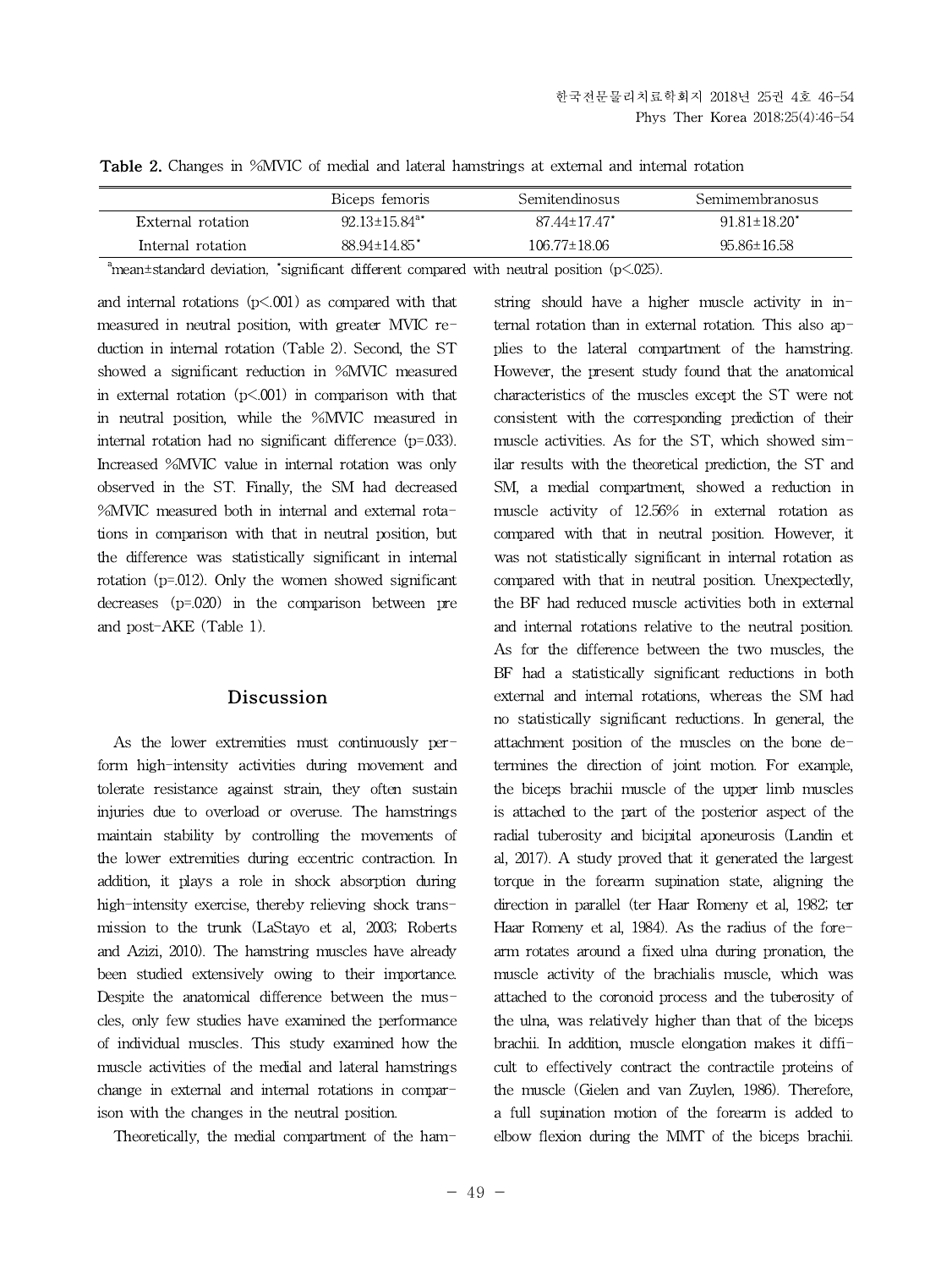However, the lower leg, unlike the forearm, has only a little rotation movement. Although the rotation range-of-motion (ROM) angle seems to be large because of the additional rotation of the toes inward or outward during tibial rotation, the angle of rotation in the knee joint alone is not large. The potential ROM angle of knee joint rotation is considerably smaller than the pronation-supination ROM angle (Iwaki et al, 2000; Johal et al, 2005; Ristanis et al, 2003). In other words, we speculated that because the tibial rotation angle was not large, the anatomical location of muscle attachment was not significantly associated with the difference in muscle activity depending on tibial torsion. In the lower extremities, the knee joints are bent to approximately 40˚ in the standing position to independently activate the soleus from the triceps surae (Perry et al, 1981). In this case, the soleus maintained the maximum muscle activity, whereas the gastrocnemius had a reduction in muscle activity by approximately 21% from the maximum activity. Most studies on the lower extremities have focused on abnormal or excessive torsion in gait or single-limb stance rather than tibial torsion (Hicks et al, 2007; Passmore et al, 2016). Only few studies on muscle activity were based on the understanding of the anatomical location characteristics of the hamstring muscles. Nevertheless, some studies, similar to the present study, were performed in the submaximal position using surface EMG. In a study by Fiebert et al, the muscle activity of medial hamstring decreased in external rotation, which is similar to the result of the present study. In addition, the muscle activity of the lateral hamstring was also significantly reduced in internal rotation (Fiebert et al, 1997). However, Fiebert et al (1997) set resistance as low as 5% of the body weights of subjects, which implies that it may not be much meaningful clinically. Although muscle activity might have a significant difference under a weak resistance depending on posture, the difference might have been masked under maximum contraction, as in this study. Perhaps, this may be because the ROM of the knee joint was limited as described earlier.

In the present study, the subjects were provided with resistance to prevent them from moving during maximum contraction in prone posture to measure the MVIC of the hamstring muscles. Although the posture was not a common stretching posture to increase the flexibility of the hamstring muscles, the muscles are contracted at maximum intensity against the resistance during the MMT, similarly to the hold-relax procedure in proprioceptive neuromuscular facilitation techniques. In the present study, the hamstring muscles were expected to have a higher flexibility after isometric contraction (Ferber et al, 2002). The actual flexibility measurement resulted in a significant increase in flexibility in the women, whereas no significant change was observed in the men. We speculated that because females have a lower muscle proportion than males, their soft tissues have a generally low stiffness, which increases flexibility.

As the subjects of the present study were healthy adults in their early 20 s, the results would be difficult to generalize to healthy people in other age groups, athletes, or patients who have limitations in tibial rotation due to anterior cruciate ligament reconstruction (Bush-Joseph et al, 2001; Hara et al, 2000; Reinschmidt et al, 1997; Steiner et al, 1990). In addition, with the surface EMG device used in the present study, the short head of biceps femoris was difficult to measure, and the device had a cross-talk problem (Fiebert et al, 1997). Thus, more accurate measurements using intramuscular EMG will be required in the future.

# **Conclusion**

Studies have different recommendations regarding the MMT measurement posture for the medial or lateral compartment, which may be because the lower extremities, unlike the forearm, have not been fully studied concerning the difference in muscle activity depending on knee joint rotation. Thus, the MMT has been performed in clinical practice under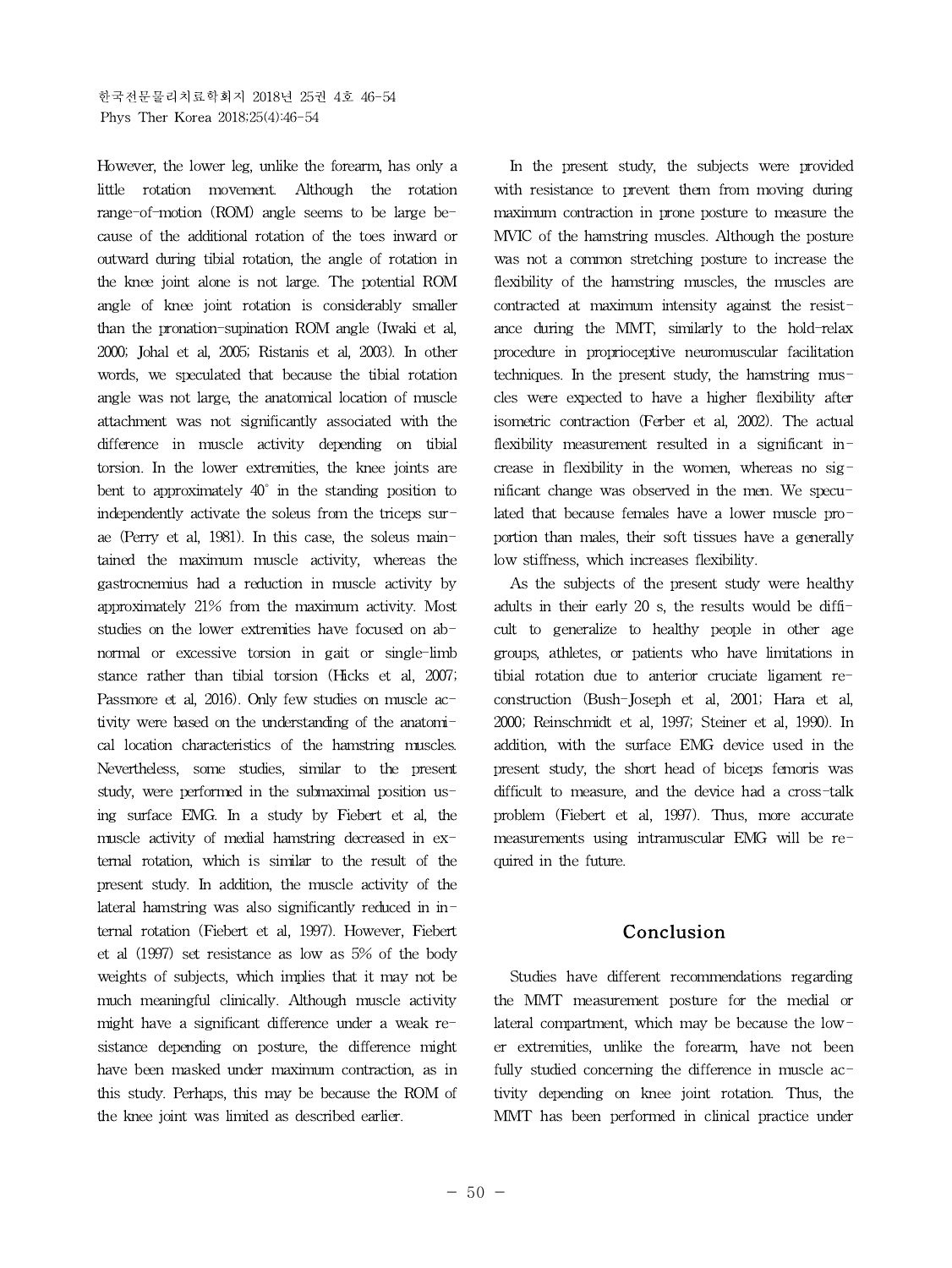the assumption that muscle activity would differ by rotation, in the absence of accurate and clear evidence or scientific experimentation. Some of the results in this study were consistent with the existing assumption, while the others were inconsistent. The experimental results did not agree with the assumption, which may be due to the anatomical and functional characteristics of the knee joint.

The results of this study are controversial with regard to the adequacy of the posture for MMT, which is widely used in clinical practice, of the hamstring muscles. In addition, it may be difficult to give a clinical significance because of the small difference in the actual internal and external rotations in comparison with the neutral position, if any. In case of adult subjects with neither disease nor injury in clinical practice, measurement for the hamstring only once in neutral posture, rather than in two different postures, may be sufficient.

# **References**

- Albertus-Kajee Y, Tucker R, Derman W, et al. Alternative methods of normalising EMG during running. J Electromyogr Kinesiol. 2011;21(4): 579-586. https://doi.org/10.1016/j.jelekin.2011.03.009
- Avers D, Brown M. Daniels and worthingham's muscle testing: Techniques of manual examination and performance testing. 10th ed. Saunders, 2018:266-267.
- Bush-Joseph CA, Hurwitz DE, Patel RR, et al. Dynamic function after anterior cruciate ligament reconstruction with autologous patellar tendon. Am J Sports Med. 2001;29(1):36-41. https://doi.org/10.1177/03635465010290011101
- Fauth ML, Petushek EJ, Feldmann CR, et al. Reliability of surface electromyography during maximal voluntary isometric contractions, jump landings, and cutting. J Strength Cond Res.2010; 24(4):1131-1137.
- Ferber R, Osternig L, Gravelle D. Effect of PNF

stretch techniques on knee flexor muscle emg activity in older adults. J Electromyogr Kinesiol. 2002;12(5):391-397. https://doi.org/10.1519/JSC.0b01 3e3181cc2353

- Fiebert IM, Roach KE, Fingerhut B, et al. EMG activity of medial and lateral hamstrings at three positions of tibial rotation during low-force isometric knee flexion contractions. J Back Musculoskelet Rehabil. 1997;8(3):215-222. https://doi.org/ 10.3233/BMR-1997-8306
- Gielen CC, van Zuylen EJ. Coordination of arm muscles during flexion and supination: Application of the tensor analysis approach. Neuroscience. 1986; 17(3):527-539.
- Hara K, Kubo T, Suginoshita T, et al. Reconstruction of the anterior cruciate ligament using a double bundle. Arthroscopy. 2000;16(8):860-864. https://doi.org/10.1053/jars.2000.7679
- Hicks J, Arnold A, Anderson F, et al. The effect of excessive tibial torsion on the capacity of muscles to extend the hip and knee during single-limb stance. Gait posture. 2007;26(4):546-552. https://doi.org/10.1016/j.gaitpost.2006.12.003
- Iwaki H, Pinskerova V, Freeman MA. Tibiofemoral movement 1: The shapes and relative movements of the femur and tibia in the unloaded cadaver knee. J Bone Joint Surg Br. 2000;82(8):1189-1195.
- Johal P, Williams A, Wragg P, et al. Tibio-femoral movement in the living knee. A study of weight bearing and non-weight bearing knee kinematics using 'interventional' MRI. J Biomech. 2005;38(2): 269-276. https://doi.org/10.1016/j.jbiomech.2004.02.008
- Kendall FP, McCreary EK, Provance PG, et al. Muscles: Testing and function, with posture and pain. 5th ed. LWW, Baltimore, MD, 2005:418-419.
- Landin D, Thompson M, Jackson MR. Actions of the biceps brachii at the shoulder: A review. J Clin Med Res. 2017;9(8):667-670. https://doi.org/10.14740/ jocmr2901w
- LaStayo PC, Woolf JM, Lewek MD, et al. Eccentric muscle contractions: Their contribution to injury, prevention, rehabilitation, and sport. J Orthop